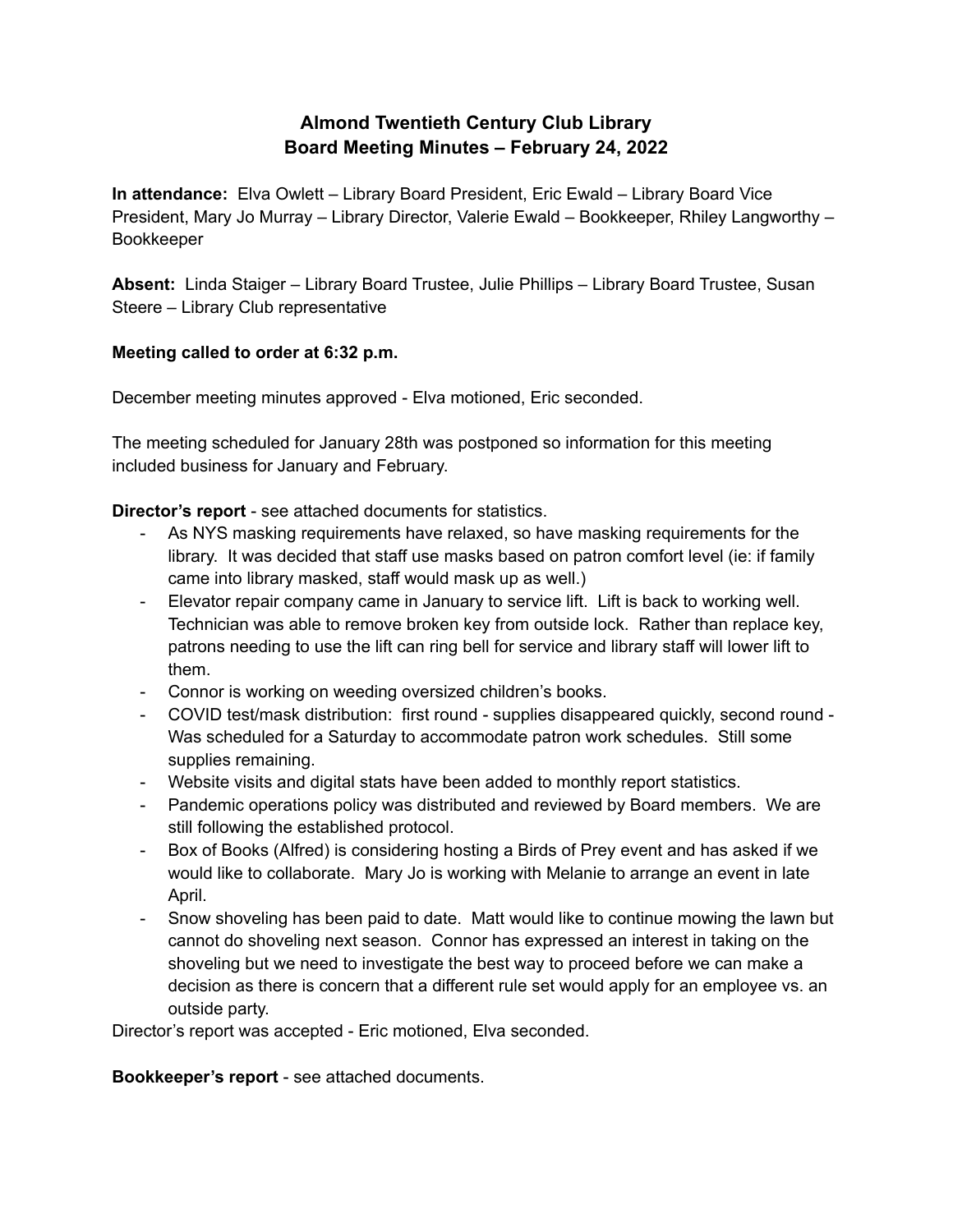- Bookkeeper's portion of the Annual report has been completed and delivered to Mary Jo for submission. Big thanks to Rhiley for her hard work in getting this completed, largely on her own.

Bookkeeper's report accepted - Elva motioned, Eric seconded.

**Club report** - Elva shared that there was a need to set up a date for a work-bee to restock the kitchen. March 12th at 10 am was suggested. Will decide at the March board meeting if additional time needs to be scheduled.

It was also discussed that a Stearns fundraiser should be scheduled. Eric will call to find out when the first BBQ date is.

### **Old Business:**

- Proposition for school budget: Box of Books is asking for more than a 2% increase. Elva spoke to Brian at STLS about this as this information should have been communicated to us in advance of Elva's meeting with BoB president to draft proposal letter. Brian is confident that measure will pass. We are concerned if it fails, we will lose this year's much needed increase.
- Construction update: Kitchen has been completed and check for the balance due has been issued. Mary Jo has been instructed on how to light the pilot light for the stove, if needed.

### **New Business:**

Future projects: Eric asked for a wish list of what Mary Jo and Board members would like to see done at the library. Some suggestions are: new lighting upstairs (especially a light over the stairwell), A/C update, new window shades, humidifier, dehumidifier. During the course of this discussion, it was mentioned that the outside light is not coming on. Dan (contractor) took a look at it while working on the kitchen and cleaned the lens. Mary Jo will continue to monitor function. It was also decided that new window shades might be able to be purchased in the very near future. Mary Jo to obtain estimates.

### **Adjourned to Executive Session - Personnel at 7:59 p.m.**

It was requested that Valerie stay to record the minutes.

### **Meeting reconvened to announce Executive session decisions at 8:06 p.m.**

- Mary Jo will receive \$1/hr increase in pay, effective immediately.

### **Next meeting will be held March 31, 2022.**

**Meeting adjourned at 8:09 p.m.** - Elva motioned, Eric seconded.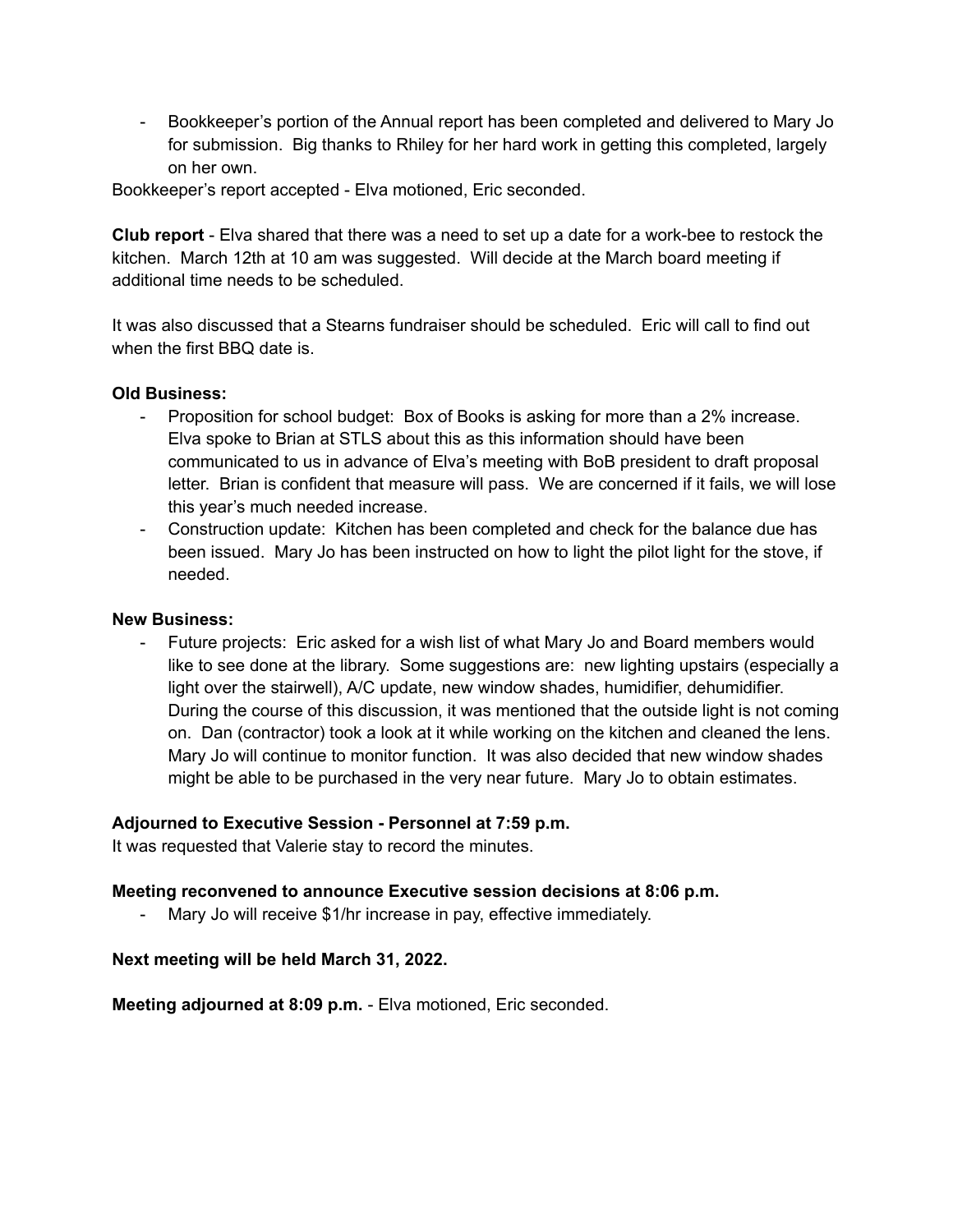

## Almond Library January Director's Report

Thursday February 24, 2022 Mary Jo Murray, Library Director

| Stats                                                                          | December 2021 | January 2022 | Percent<br>Change |
|--------------------------------------------------------------------------------|---------------|--------------|-------------------|
| Door Count                                                                     | 120           | 163          | 36%               |
| Computer Use                                                                   |               | 3            | 200%              |
| Program Attendance                                                             | 39            | 24           | $-38%$            |
| Circulation                                                                    | 399           | 405          | 2%                |
| Registrations                                                                  | Οl            | 3            |                   |
| Items Added                                                                    | 34            | 47           | 38%               |
| Holds Filled                                                                   | 114           | 118          | 4%                |
| <b>Holds Received</b>                                                          | 177           | 138          | -22%              |
| Monthly Website Visits                                                         | 145           | 180          | 24%               |
| Digital Stat's<br>OverDrive (ebooks, audiobook,<br>video checkouts, magazines) | 54            | 70           | 30%               |

Note: Program Attendance = Take n Makes

We have put a hold on weeding Adult Nonfiction right now. We are going through Children's Oversize books weeding for non-use or damage. Since we have brand new beautiful bookshelves and the current Children's oversize section was getting crowded, we decided to move them to the new bookshelves.

I am working on Annual Report. It is due Feb. 28th, 2022.

January 29th - Received another distribution supply of COVID tests and KN-95 masks especially for those who work during the day and couldn't get to the other distribution event.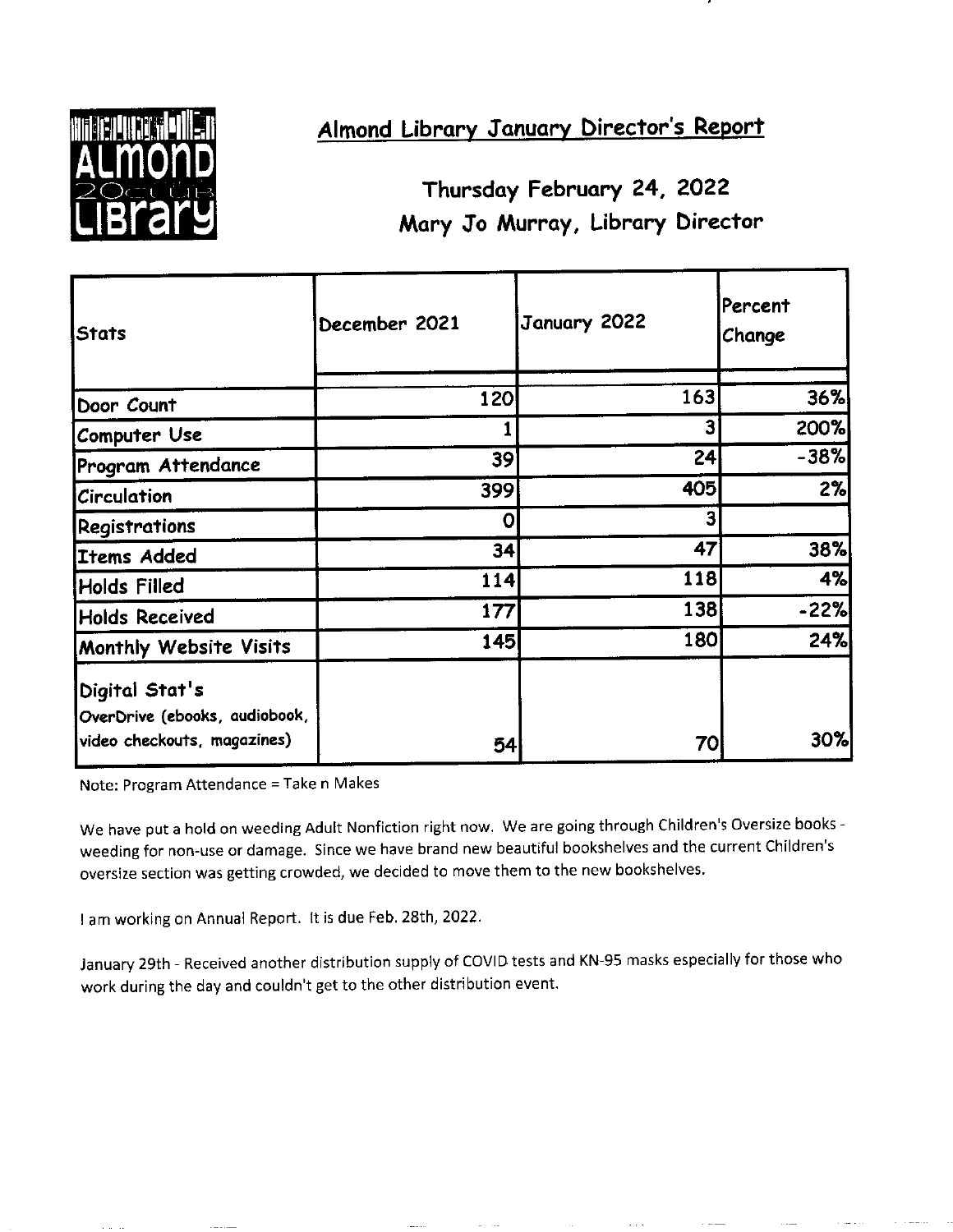

### Almond Library December Director's Report

## Thursday January 27, 2021 Mary Jo Murray, Library Director

| lStats               | November 2021   | December 2021   | lPercent<br>Change |
|----------------------|-----------------|-----------------|--------------------|
| Door Count           | 144             | 120             | $-17%$             |
| Computer Use         | 2               |                 | $-50%$             |
| Program Attendance   | 56              | 39 <sup>2</sup> | $-30%$             |
| Circulation          | 285             | 399             | 40%                |
| <b>Registrations</b> |                 | O               | $-100%$            |
| Items Added          | 15              | 34              | 127%               |
| Holds Filled         | 134             | 114             | $-15%$             |
| Holds Received       | 30 <sub>l</sub> | 177             | 490%               |

Note: Program Attendance = Take n Makes

Connor Dirlam is officially Library Assistant as of January 18, 2022.

Continued weeding Adult Nonfiction - Connor is pulling the books, examining condition, researching newer editions, researching circulation statistics, etc.

Elevator technician was here to look at elevator and do preventative maintenance. He lubed everything, checked everything thoroughly - it is working good now. Technician got the key from outside - ground level key hole. I am trying to get additional keys from Access Elevator. Right now, we are leaving key to elevator car out of the key hole. If a patron needs to use the elevator, they just need to ring the doorbell and we will assist them.

January 11 - We received 120 KN-95 masks and 66 COVID test kits based on population density. Test kits were gone within an hour and masks were gone by the time the library closed.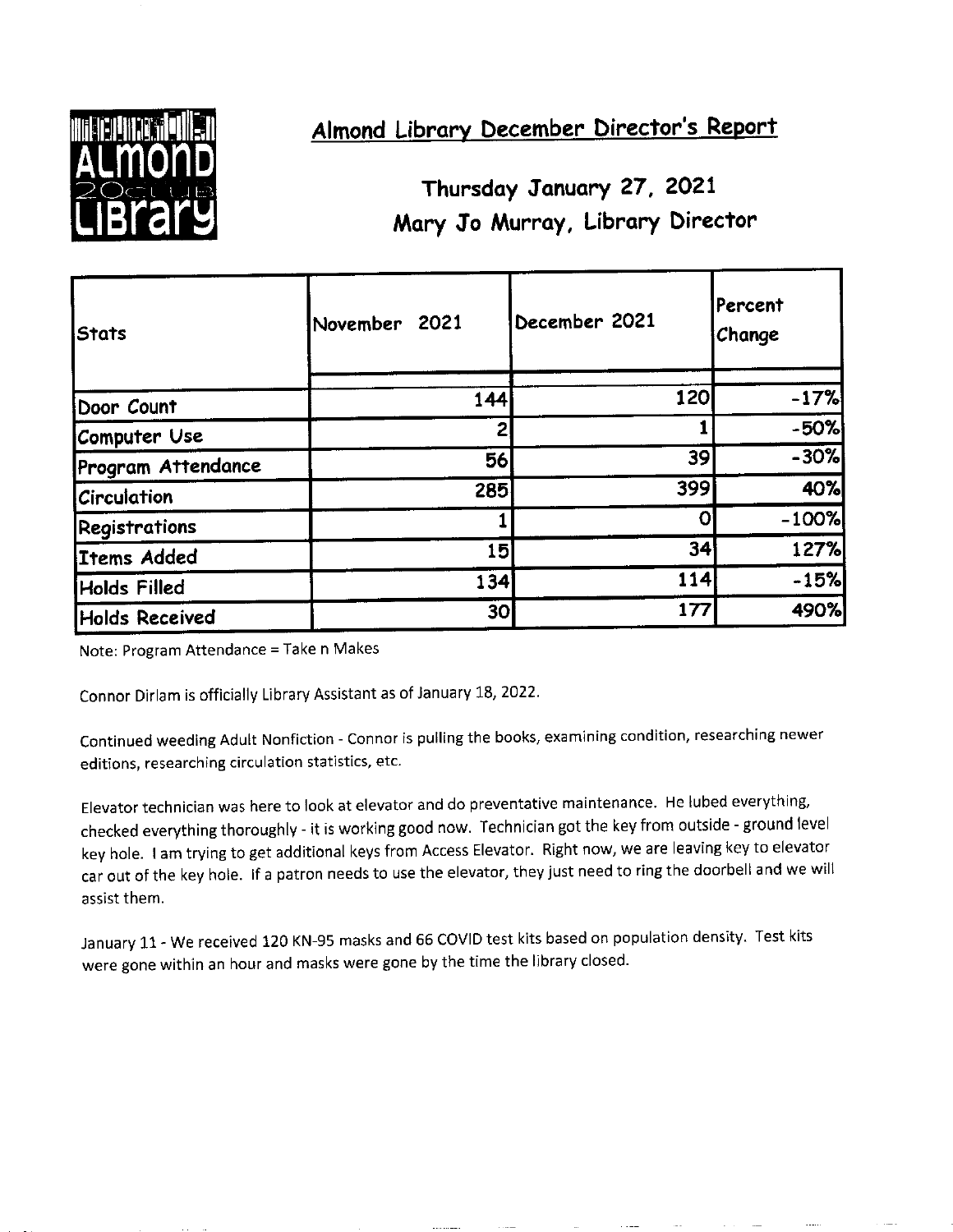## February 2022 Bookkeeper's Report

1. \$31,768.90 was moved from general operating account to savings account to bring account to budget amount for beginning of fiscal year

2. Donations: \$100 in memory of Clair Almeter (2 \$50 donations)

| 2/24/2022 | <b>Bills to be paid</b>    |               |
|-----------|----------------------------|---------------|
| Date Due  | Payee                      | <b>Amount</b> |
| 3/1/2022  | Servisoft - misc expense   | \$12.00       |
|           | Ingram - circulation books | \$198.94      |
|           | Demco                      | \$69.74       |
|           | <b>Access Elevator</b>     | \$12.00       |
|           | <b>Shoveling</b>           | \$70.00       |
|           | <b>Cardmember Services</b> | \$25.25       |
|           |                            |               |
|           | Amazon                     | \$244.57      |
|           |                            |               |
|           |                            |               |
|           |                            |               |
|           |                            |               |
|           |                            |               |
|           |                            | \$632.50      |

Auto-Pay

| <b> Frontier</b> | \$54.88  |
|------------------|----------|
| <b>INYSEG</b>    | \$96.73  |
| National Fuel    | \$238.66 |
| ------           | \$390.27 |